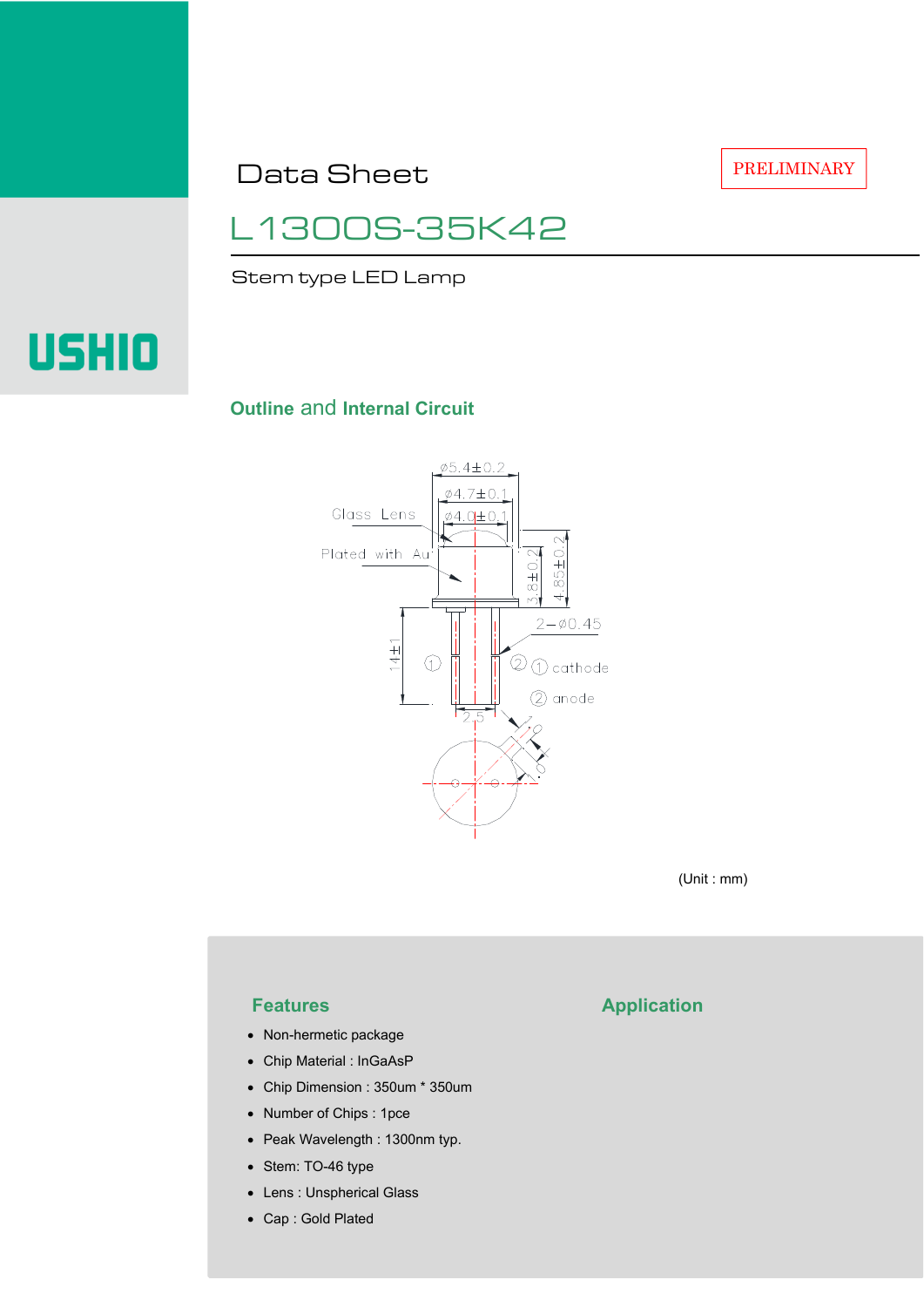

#### **Absolute Maximum Ratings (Tc=25°C)**

| <b>Item</b>                  | <b>Symbol</b> | <b>Ratings</b> | <b>Unit</b> |
|------------------------------|---------------|----------------|-------------|
| Power Dissipation            | <b>PD</b>     | 130            | mW          |
| <b>Forward Current</b>       | IF            | 100            | mA          |
| <b>Pulse Forward Current</b> | <b>IFP</b>    | 1000           | mA          |
| Reverse Voltage              | VR.           | 5              | $\vee$      |
| <b>Thermal Resistance</b>    | Rthja         | 300            | K/W         |
| Junction Temperature         | Tj            | 120            | $^{\circ}C$ |
| <b>Operating Temperature</b> | Topr          | $-40 - +100$   | $^{\circ}C$ |
| Storage Temperature          | Tstg          | $-40 - +100$   | $^{\circ}C$ |
| <b>Soldering Temperature</b> | <b>TSOL</b>   | 250            | $^{\circ}C$ |

‡Pulse Forward Current condition : Duty 1% and Pulse Width=10us.

‡Soldering condition: Soldering condition must be completed within 5 seconds at 250°C and

is allowed in the area apart 3mm from the bottom of the lamp.

## **Optical and Electrical Characteristics (Tc=25°C)**

| <b>Parameter</b>            | <b>Symbol</b>  | <b>Min</b> | <b>Typ</b> | <b>Max</b> | <b>Unit</b> | <b>Test Condition</b> |
|-----------------------------|----------------|------------|------------|------------|-------------|-----------------------|
| Forward Voltage             | <b>VF</b>      |            | 1.0        | 1.3        | $\vee$      | IF=50mA               |
|                             | <b>VFP</b>     |            | 1.7        |            |             | $IFP=1A$              |
| <b>Total Radiated Power</b> | P <sub>O</sub> |            | 4.5        |            | mW          | $IF=50mA$             |
|                             |                |            | 29         |            |             | $IFP=1A$              |
| Radiant Intensity           | IE             |            | 41         |            | mW/sr       | $IF=50mA$             |
|                             |                |            | 260        |            |             | $IFP=1A$              |
| Peak Wavelength             | $\lambda p$    | 1250       |            | 1350       | nm          | $IF=50mA$             |
| Half Width                  | Δλ             |            | 80         |            | nm          | $IF=50mA$             |
| Viewing Half Angle          | $\theta$ 1/2   |            | ±10        |            | deg.        | $IF=50mA$             |
| <b>Rise Time</b>            | tr             |            | 30         |            | ns          | $IF=50mA$             |
| <b>Fall Time</b>            | tf             |            | 70         |            | ns          | $IF=50mA$             |

‡Radiated Power is measured by G8370-85.

‡Radiant Intensity is measured by Ando Optical Multi Meter AQ2140 & AQ2742.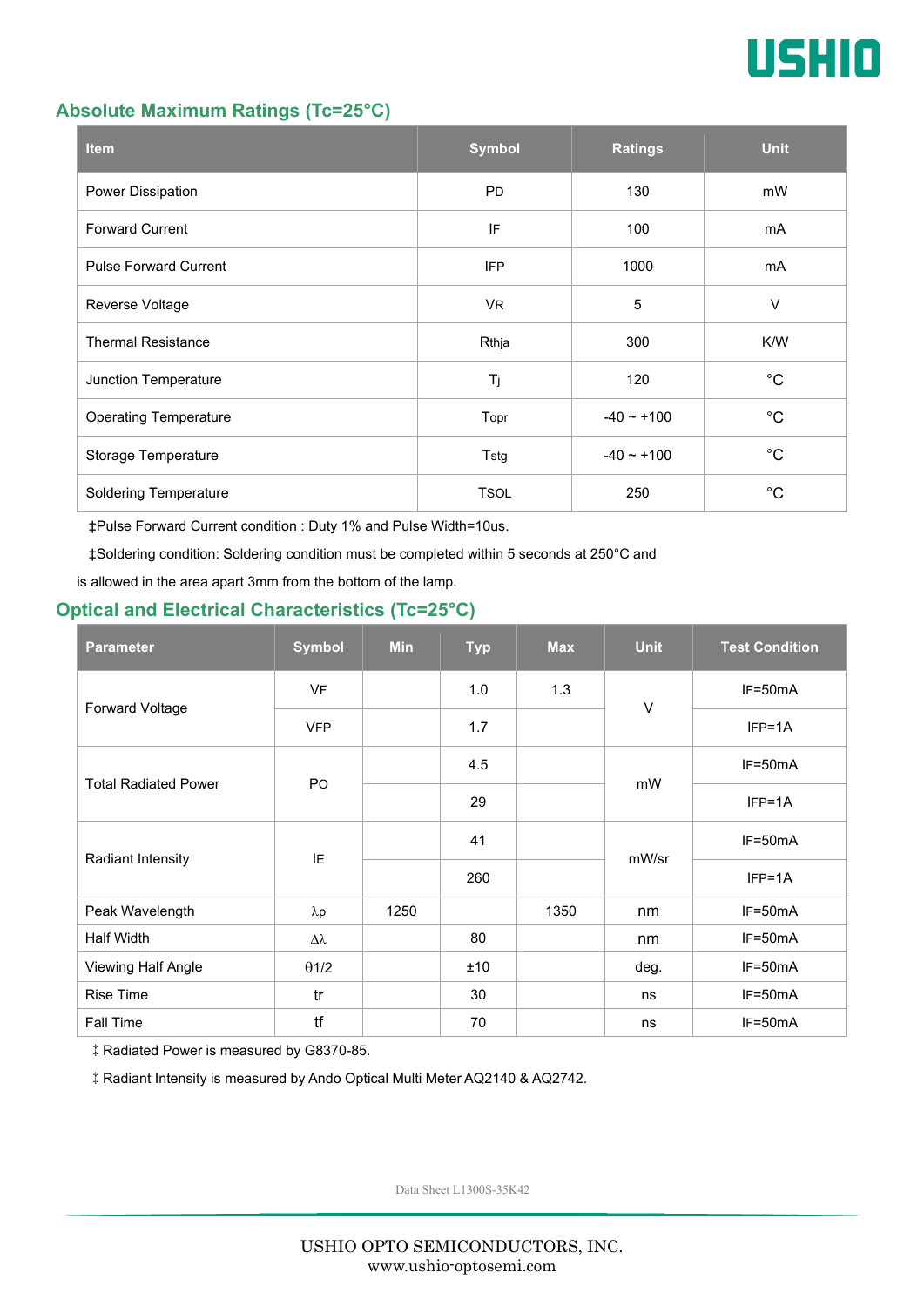

#### **Typical Characteristic Curves**



#### **Forward Current - Forward Voltage**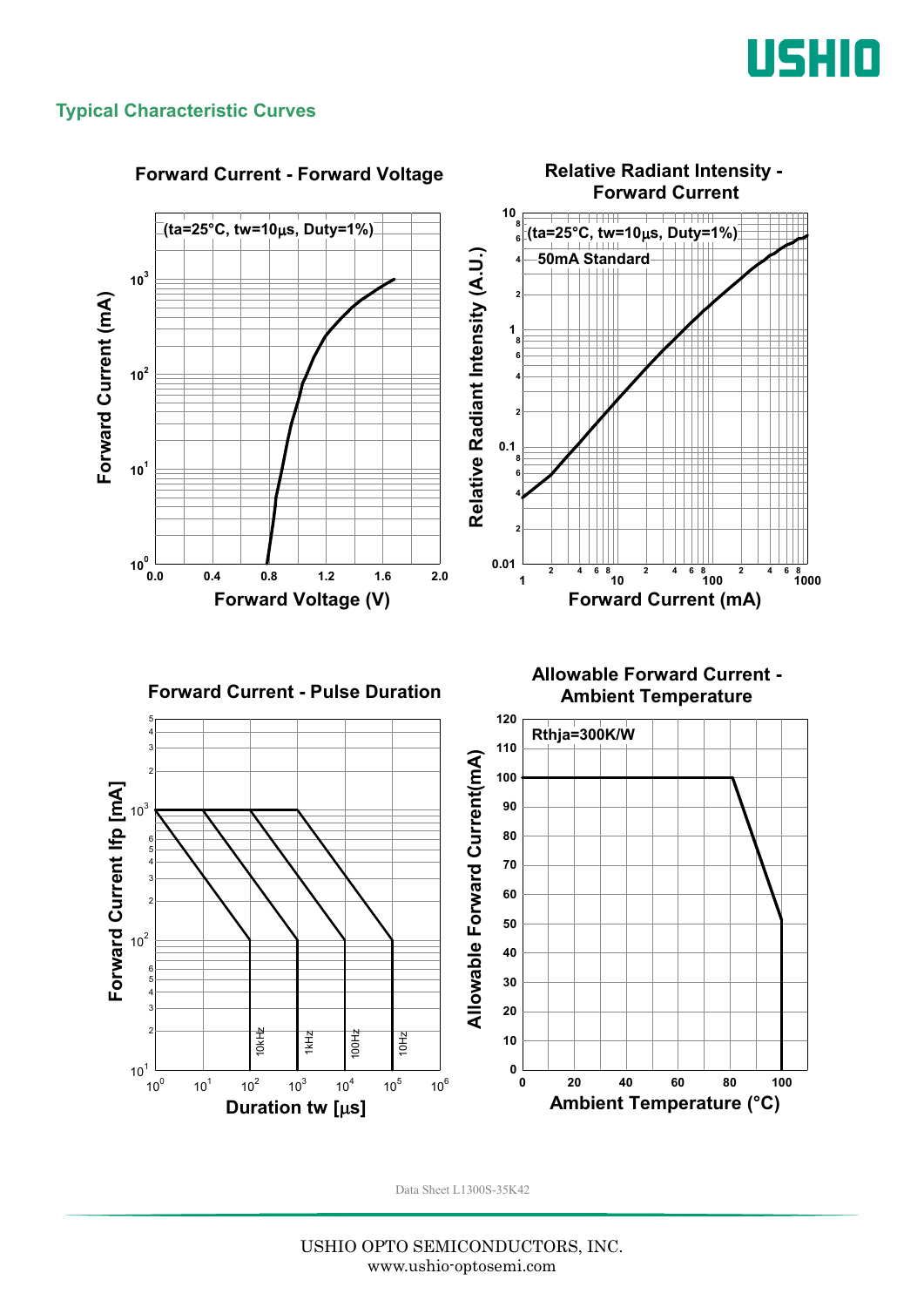



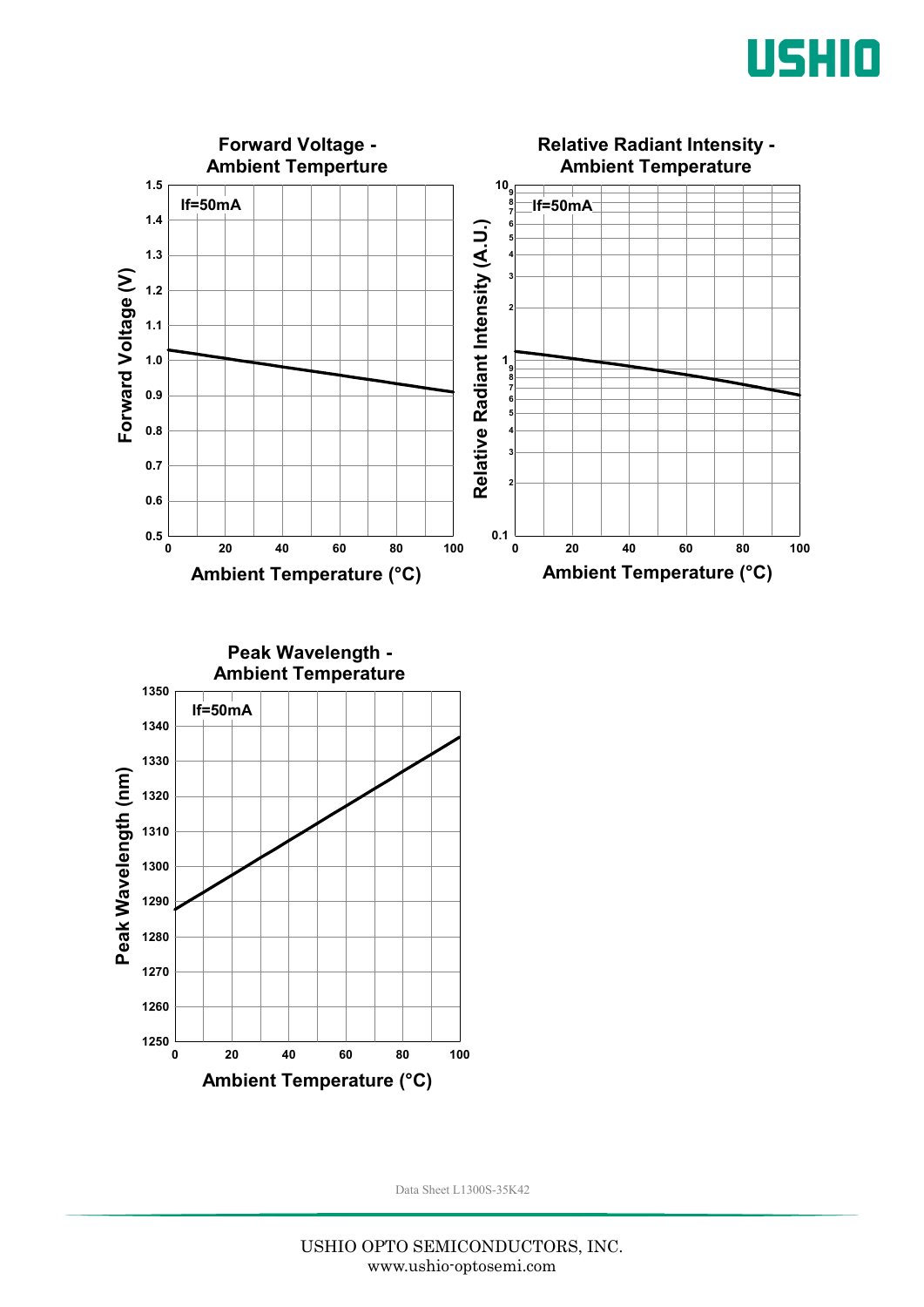